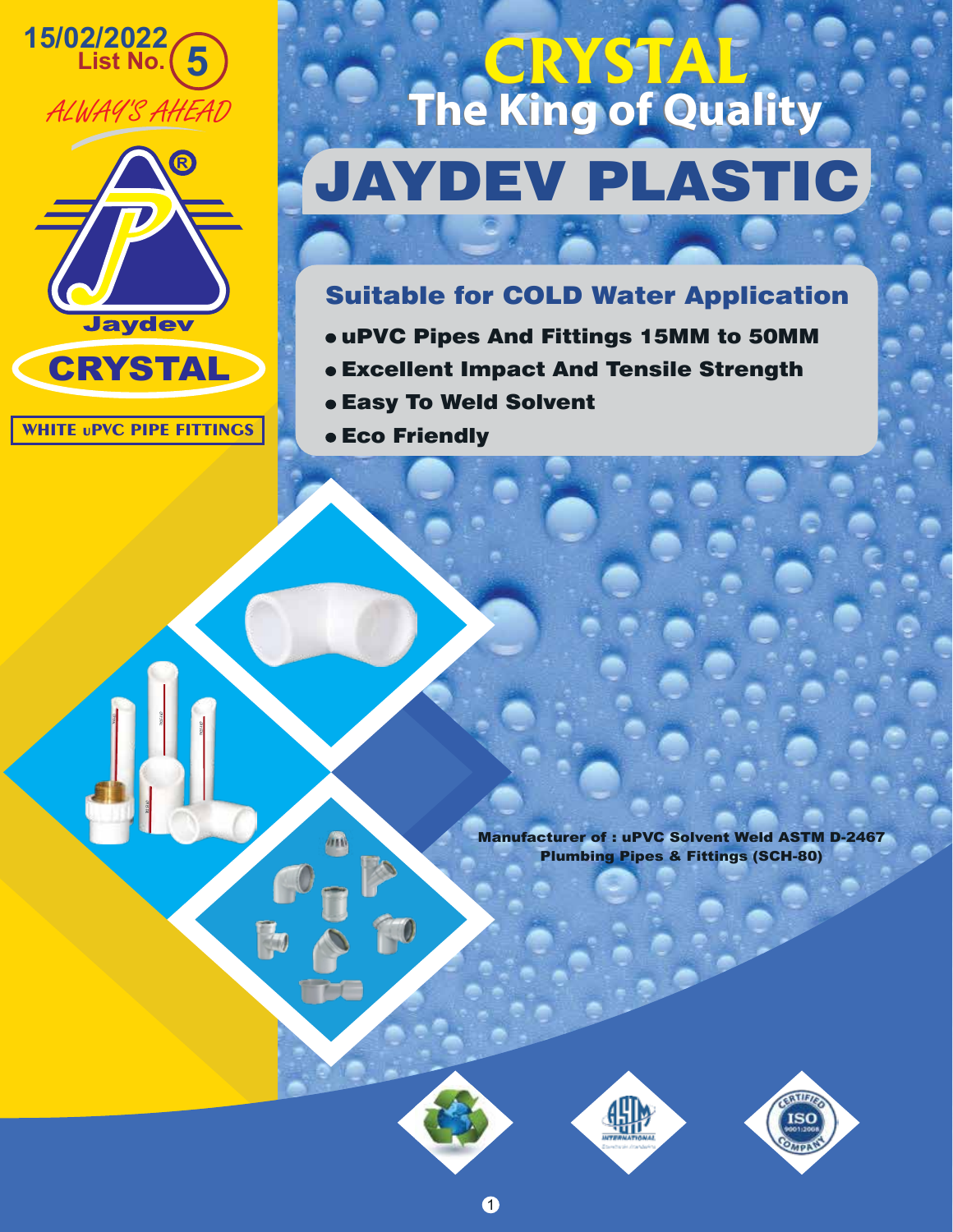





| <b>Size</b><br>Inch | Inner<br><b>Packing</b> | <b>Price</b> |
|---------------------|-------------------------|--------------|
| $\frac{1}{2}$       | 50                      | 8,50         |
| $\frac{3}{4}$       | 25                      | 13           |
| 1"                  | 20                      | 22           |
| $1 - \frac{1}{4}$   | 10                      | 34.60        |
| $1 - \frac{1}{2}$   | 5                       | 46           |
| 2"                  | 5                       | 78           |

**TEE**



| <b>Size</b><br>Inch | <b>Inner</b><br><b>Packing</b> | <b>Price</b> |
|---------------------|--------------------------------|--------------|
| $\frac{1}{2}$       | 30                             | 13.25        |
| $\frac{3}{4}$       | 20                             | 18           |
| 1"                  | 10                             | 28           |
| $1 - \frac{1}{4}$   | 5                              | 45.30        |
| $1 - \frac{1}{2}$   | 5                              | 55           |
| 2"                  | 3                              | 90           |

**F.T.A. THREAD**



**UNION**



**BALL VALVE**











| <b>Size</b><br>Inch | <b>Inner</b><br><b>Packing</b> | <b>Price</b> |
|---------------------|--------------------------------|--------------|
| $\frac{1}{2}$       | 50                             | 9            |
| $\frac{3}{4}$       | 25                             | 14           |
| 1"                  | 20                             | 23.75        |
| $1 - \frac{1}{4}$   | 10                             | 37           |
| $1 - \frac{1}{2}$   | 5                              | 50           |
| 2"                  | 5                              | 80           |
|                     |                                |              |

#### **THREAD TANK NIPPLE**



| Ξ |                     |                                |              |
|---|---------------------|--------------------------------|--------------|
|   | <b>Size</b><br>Inch | <b>Inner</b><br><b>Packing</b> | <b>Price</b> |
|   | $\frac{1}{2}$       | 25                             | 20           |
|   | $\frac{3}{4}$       | 25                             | 24           |
|   | 1"                  | 20                             | 28           |
|   | $1 - \frac{1}{4}$   | 10                             | 55           |
|   | $1 - \frac{1}{2}$   | 5                              | 60           |
|   | 2"                  | 5                              | 110          |

2 www.crystalupvcpipeandfitting.com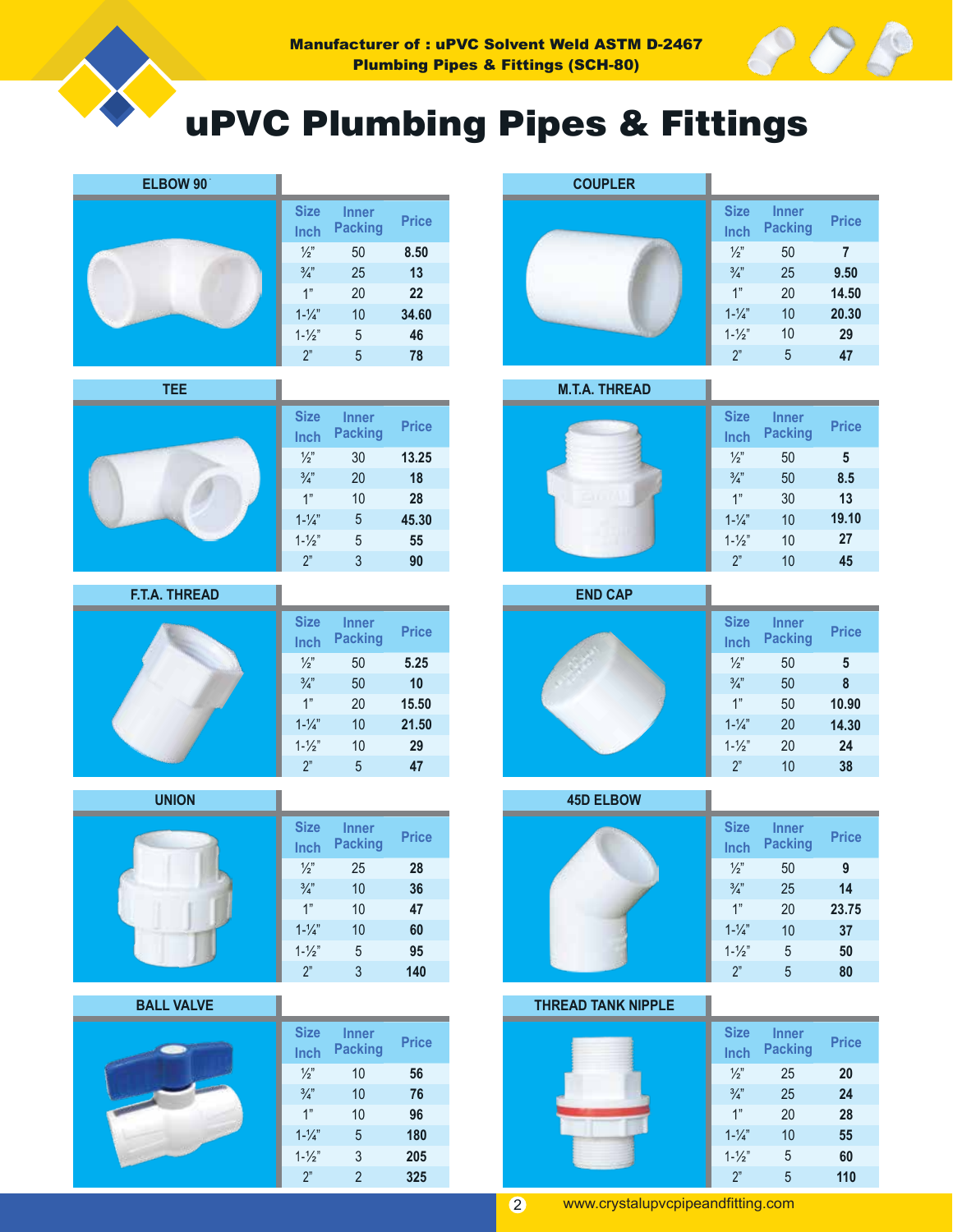

| <b>BRASS ELBOW</b> |                                  |                                |       |                              | <b>BRASS TEE</b> |                                  |                                |              |                              |
|--------------------|----------------------------------|--------------------------------|-------|------------------------------|------------------|----------------------------------|--------------------------------|--------------|------------------------------|
|                    | <b>Size</b><br><b>Inch</b>       | <b>Inner</b><br><b>Packing</b> | Price | <b>Price</b><br><b>Heavy</b> |                  | <b>Size</b><br><b>Inch</b>       | <b>Inner</b><br><b>Packing</b> | <b>Price</b> | <b>Price</b><br><b>Heavy</b> |
|                    | $\frac{1}{2}$                    | 25                             | 33.20 | 40                           |                  | $\frac{1}{2}$                    | 25                             | 36.75        | 43                           |
|                    | $\frac{3}{4}$                    | 25                             | 57.25 |                              |                  | $\frac{3}{4}$                    | 15                             | 57.25        |                              |
|                    | 1"                               | 10                             | 100   |                              |                  | 1"                               | 10                             | 120          |                              |
|                    | $\frac{3}{4}$ "X $\frac{1}{2}$ " | 25                             | 40.25 | 47.50                        |                  | $\frac{3}{4}$ "X $\frac{1}{2}$ " | 15                             | 43.90        |                              |
|                    | $1"x!\!/\!2"$                    | 10                             | 49    |                              |                  | $1"x!\!/\!2"$                    | 10                             | 63           |                              |
|                    | $1"x\frac{3}{4"}$                | 10                             | 65    |                              |                  | $1"x\frac{3}{4"}$                | 10                             | 77           |                              |
|                    |                                  |                                |       |                              |                  | $1 - \frac{1}{2}x\frac{1}{2}$    | 5                              | 90           |                              |

| <b>BRASS M.T.A.</b> |                                  |                                |              |                              | <b>BRASS F.T.A.</b> |                                  |                                |              |                              |
|---------------------|----------------------------------|--------------------------------|--------------|------------------------------|---------------------|----------------------------------|--------------------------------|--------------|------------------------------|
|                     | <b>Size</b><br>Inch              | <b>Inner</b><br><b>Packing</b> | <b>Price</b> | <b>Price</b><br><b>Heavy</b> |                     | <b>Size</b><br><b>Inch</b>       | <b>Inner</b><br><b>Packing</b> | <b>Price</b> | <b>Price</b><br><b>Heavy</b> |
|                     | $\frac{1}{2}$                    | 25                             | 43.90        | 55                           |                     | $\frac{1}{2}$                    | 25                             | 31.15        | 39                           |
|                     | $\frac{3}{4}$                    | 25                             | 73.50        |                              |                     | $\frac{3}{4}$                    | 25                             | 55           |                              |
|                     | 1"                               | 10                             | 99           | 122                          |                     | 4"                               | 10                             | 89           |                              |
|                     | $\frac{3}{4}$ "X $\frac{1}{2}$ " | 25                             | 56.25        |                              |                     | $\frac{3}{4}$ "X $\frac{1}{2}$ " | 25                             | 39           |                              |
|                     | $1"x!\!/\!2"$                    | 20                             | 60           |                              |                     | $1"x!\!/\!2"$                    | 20                             | 50           |                              |
|                     | $1"x\frac{3}{4"}$                | 20                             | 90           |                              |                     | $1"x\frac{3}{4"}$                | 20                             | 70           |                              |
|                     | $1 - \frac{1}{4}$                | 5                              | 312.70       |                              |                     | $1 - \frac{1}{4}$                | 5                              | 215          |                              |
|                     | $1 - \frac{1}{2}$                | 5                              | 388          |                              |                     | $1 - \frac{1}{2}$                | 5                              | 275          |                              |
|                     | 2"                               | 5                              | 480          |                              |                     | 2"                               | 5                              | 380          |                              |

### **SOCKET TANK NIPPLE**

| <b>Size</b><br>Inch | <b>Inner</b><br><b>Packing</b> | <b>Price</b> |
|---------------------|--------------------------------|--------------|
| $\frac{1}{2}$       | 25                             | 22           |
| $\frac{3}{4}$       | 25                             | 26           |
| 1"                  | 20                             | 31           |
| $1 - \frac{1}{4}$   | 10                             | 58           |
| $1 - \frac{1}{2}$   | 5                              | 65           |
| 2"                  | 5                              | 100          |

### **LONG PLUG SOLID (BLACK)**

| <b>Size</b>   | <b>Inner</b><br>Inch Packing | <b>Price</b> |
|---------------|------------------------------|--------------|
| $\frac{1}{2}$ | 100                          | 2.20         |



#### **PIPE TANK NIPLLE**

| <b>Size</b><br>Inch | <b>Inner</b><br><b>Packing</b> | <b>Price</b> |
|---------------------|--------------------------------|--------------|
| $\frac{1}{2}$       | 25                             | 20           |
| $\frac{3}{4}$       | 25                             | 24           |
| 1"                  | 20                             | 28           |
| $1 - \frac{1}{4}$   | 10                             | 50           |
| $1 - \frac{1}{2}$   | 10                             | 60           |
|                     |                                |              |

### **LONG PLUG uPVC (WHITE)**

| <sup>2</sup> rice |  | <b>Size</b><br>Inch | <b>Inner</b><br>Packing | <b>Price</b> |
|-------------------|--|---------------------|-------------------------|--------------|
| 2.20              |  | $\frac{1}{2}$       | 100                     |              |

|                                                                      | <b>THREAD TEE</b> |                            |                                |
|----------------------------------------------------------------------|-------------------|----------------------------|--------------------------------|
| <b>Size</b><br><b>Inner</b><br><b>Price</b><br><b>Packing</b><br>nch |                   | <b>Size</b><br><b>Inch</b> | <b>Inner</b><br><b>Packing</b> |
| 12<br>50                                                             |                   | $\frac{1}{2}$              | 30                             |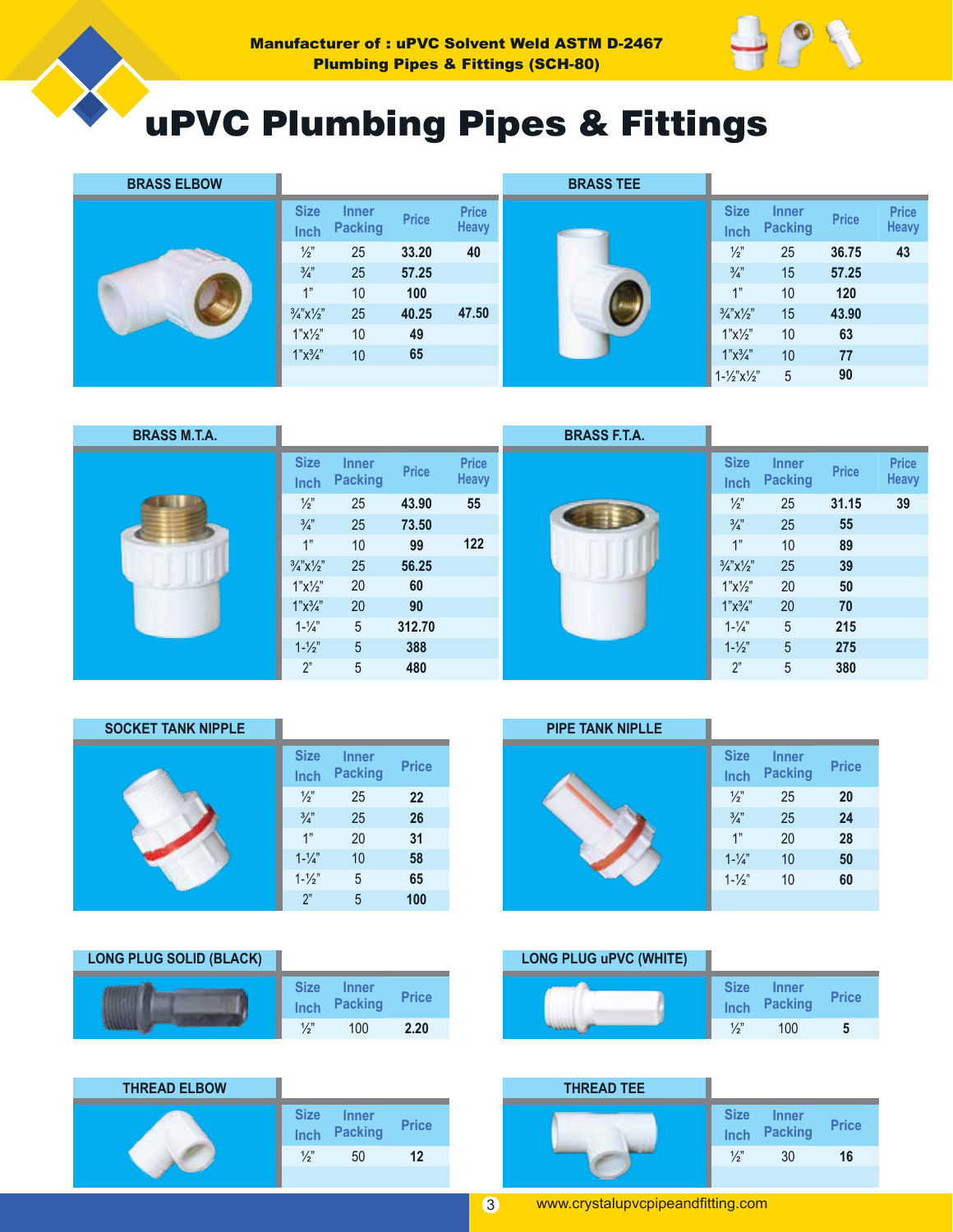



### **REDUCER**

| <b>Size</b><br>Inch                       | <b>Inner</b><br>Packing | Price |
|-------------------------------------------|-------------------------|-------|
| $\frac{3}{4}$ "X $\frac{1}{2}$ "          | 25                      | 10.50 |
| $1"x'\prime2"$                            | 30                      | 13    |
| $1"x^3/x"$                                | 20                      | 14    |
| $1 - \frac{1}{4}$ $x\frac{1}{2}$ "        | 25                      | 20    |
| $1 - \frac{1}{4}x^{3}/4$                  | 20                      | 18    |
| $1 - \frac{1}{4}$ x 1"                    | 20                      | 20    |
| $1 - \frac{1}{2}x\frac{1}{2}$             |                         |       |
| $1 - \frac{1}{2}$ $\chi^3/\chi^2$         | 15                      | 29    |
| $1 - \frac{1}{3}x1$                       | 15                      | 29    |
| $1 - \frac{1}{2}$ " x 1 - $\frac{1}{4}$ " | 15                      | 31    |
| 2"x'2"                                    |                         |       |
| $2"x\frac{3}{4"}$                         | 10                      | 45    |
| 2"x1"                                     | 10                      | 45    |
| $2"x1-1/x"$                               | 10                      | 47    |
| $2"x1-1/2"$                               | 10                      | 50    |

| <b>REDUCER TEE</b> |                                   |                                |              |
|--------------------|-----------------------------------|--------------------------------|--------------|
|                    | <b>Size</b><br>Inch               | <b>Inner</b><br><b>Packing</b> | <b>Price</b> |
|                    | $\frac{3}{4}$ "X $\frac{1}{2}$ "  | 20                             | 19           |
|                    | $1"x!\!/\!2"$                     | 10                             | 24           |
|                    | $1"x\frac{3}{4"}$                 | 10                             | 26           |
|                    | $1 - \frac{1}{4}x\frac{1}{2}$     |                                |              |
|                    | $1 - \frac{1}{4}$ $x^3/4$ "       |                                |              |
|                    | $1 - \frac{1}{4}$ x 1"            | 5                              | 46           |
|                    | $1 - \frac{1}{2} x \frac{1}{2}$   | 5                              | 60           |
|                    | $1 - \frac{1}{2}x^{3}/4$ "        | 5                              | 55           |
|                    | $1 - \frac{1}{2}$ "x1"            | 5                              | 55           |
|                    | $1 - \frac{1}{2}x + \frac{1}{4}y$ | 5                              | 60           |
|                    | $2"x'\!/\!2"$                     | $\overline{4}$                 | 95           |
|                    | $2"x\frac{3}{4"}$                 | $\overline{4}$                 | 95           |
|                    | 2"x1"                             | 4                              | 95           |
|                    | $2"x1-1/4"$                       | 3                              | 100          |
|                    | $2"x1-1/2"$                       | 3                              | 105          |

### **REDUCER BUSHING**



| <b>Size</b><br>Inch                      | <b>Inner</b><br><b>Packing</b> | Price |
|------------------------------------------|--------------------------------|-------|
| $\frac{3}{4}$ "X $\frac{1}{2}$ "         | 50                             | 7     |
| 1"x'/2"                                  | 25                             | 9.70  |
| $1"x^3/4"$                               | 25                             | 8     |
| $1 - \frac{1}{4}x\frac{1}{2}$            | 25                             | 20    |
| $1 - \frac{1}{4}x^3/4$                   | 25                             | 20    |
| $1 - \frac{1}{4}$ x 1"                   | 25                             | 20    |
| $1 - \frac{1}{2}x\frac{1}{2}$            | 25                             | 28    |
| $1 - \frac{1}{2}$ $\chi^3/\chi^2$        | 25                             | 28    |
| $1 - \frac{1}{2}$ "x1"                   | 25                             | 23    |
| $1 - \frac{1}{2}$ "x 1 - $\frac{1}{4}$ " | 25                             | 20    |
| 2"x'/2"                                  | 10                             | 48    |
| $2"x^3/4"$                               | 10                             | 48    |
| 2"x1"                                    | 10                             | 46    |
| $2"x1-1/x"$                              | 10                             | 45    |
| $2"x1 - \frac{1}{2}"$                    | 10                             | 43    |

| <b>CROSS TEE</b> |                     |                                |              |
|------------------|---------------------|--------------------------------|--------------|
|                  | <b>Size</b><br>Inch | <b>Inner</b><br><b>Packing</b> | <b>Price</b> |
|                  | $\frac{1}{2}$       |                                |              |
|                  | $\frac{3}{4}$       | 10                             | 32.50        |
|                  | 1"                  | 10                             | 38.50        |

| <b>STEP OVER BAND</b> |                     |                                |              |
|-----------------------|---------------------|--------------------------------|--------------|
|                       | <b>Size</b><br>Inch | <b>Inner</b><br><b>Packing</b> | <b>Price</b> |
|                       | $\frac{1}{2}$       | 10                             | 38           |
|                       | $\frac{3}{4}$       | 10                             | 51           |
|                       | 1"                  | 10                             | 65           |
|                       | $1 - \frac{1}{4}$   | 4                              | 80           |
|                       | $1 - \frac{1}{2}$   |                                | 98           |

| <b>REDUCER ELBOW</b> |  |
|----------------------|--|
|                      |  |
|                      |  |
|                      |  |
|                      |  |
|                      |  |
|                      |  |

| <b>Size</b><br>Inch              | <b>Inner</b><br><b>Packing</b> | <b>Price</b> |
|----------------------------------|--------------------------------|--------------|
| $\frac{3}{4}$ "X $\frac{1}{2}$ " | 25                             | 14           |
| $1"x!\!/\!2"$                    | 20                             | 20           |
| $1"x^3/4"$                       | 20                             | 21           |
|                                  |                                |              |
|                                  |                                |              |
|                                  |                                |              |

**SOLUTION TIN PACKING**

|                          | <b>ML</b>    | <b>Inner</b><br><b>Packing</b> | <b>Price</b> |
|--------------------------|--------------|--------------------------------|--------------|
|                          | 50 ML        | 30                             | 60           |
|                          | 118 ML       | 24                             | 122          |
|                          | 237 ML       | 15                             | 205          |
| <b>SPOSSOSOSI SELLET</b> | 473 ML       | 12                             | 360          |
| Crystal                  | <b>20 ML</b> | 50                             | 32           |

ı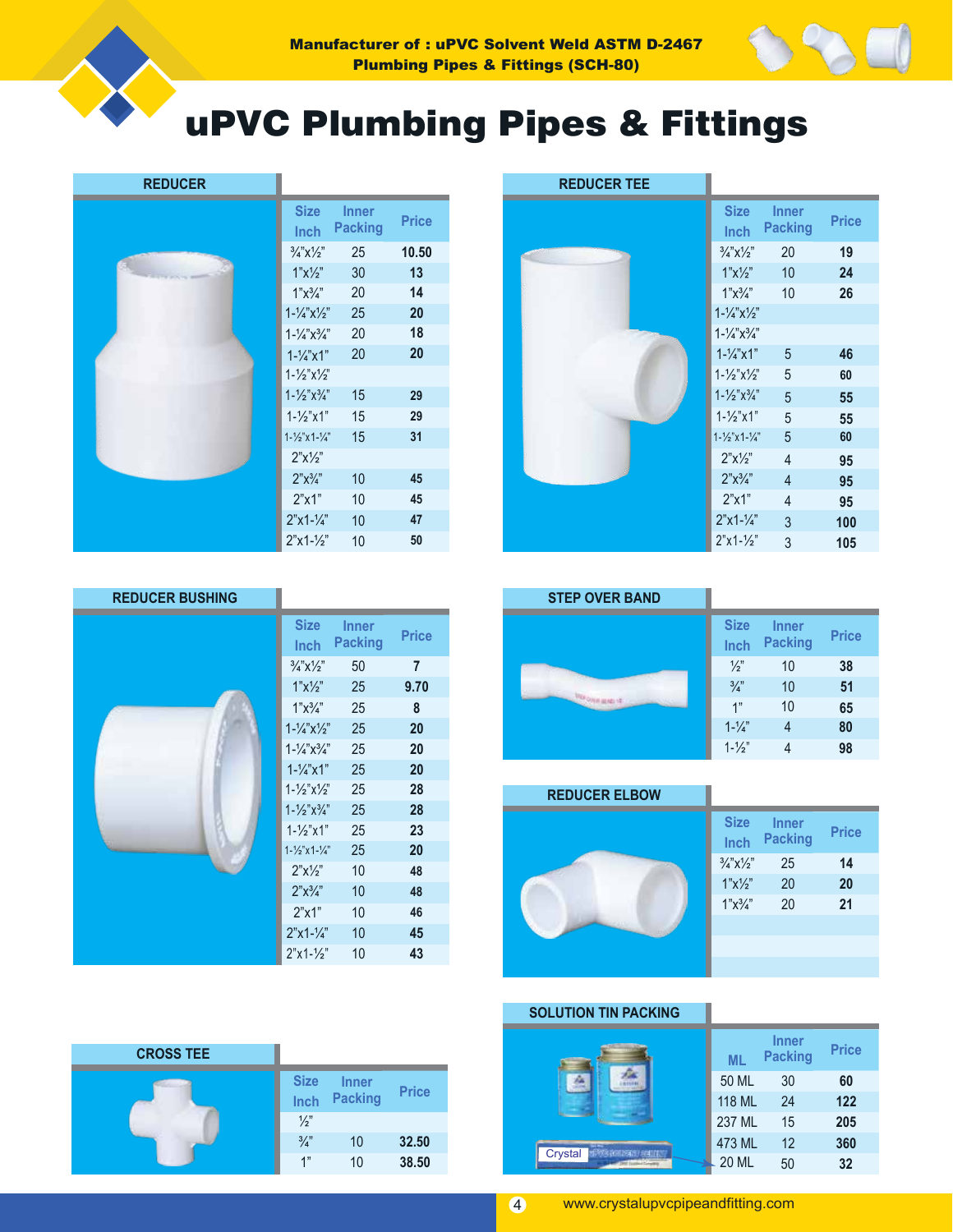





|      | <b>CONCEALED VALVE</b> |                     |                                |              |
|------|------------------------|---------------------|--------------------------------|--------------|
| rice |                        | <b>Size</b><br>Inch | <b>Inner</b><br><b>Packing</b> | <b>Price</b> |
| 35   |                        | $\frac{1}{2}$       |                                | 400          |
| 36   |                        | $\frac{3}{4}$       |                                |              |
| 45   |                        | 1"                  |                                |              |

| <b>GREY BRASS ELBOW</b> |                                       |                                |              |
|-------------------------|---------------------------------------|--------------------------------|--------------|
|                         | <b>Size</b><br>Inch                   | <b>Inner</b><br><b>Packing</b> | <b>Price</b> |
|                         | $\frac{1}{2}$                         | 25                             | 33.20        |
|                         | $\frac{3}{4}$                         | 25                             | 57.25        |
|                         | $\frac{3}{4}$ " $\times\frac{1}{2}$ " | 25                             | 40.25        |
|                         |                                       |                                |              |

| <b>GREY BRASS TEE</b> |                                  |                                |              |
|-----------------------|----------------------------------|--------------------------------|--------------|
|                       | <b>Size</b><br>Inch              | <b>Inner</b><br><b>Packing</b> | <b>Price</b> |
|                       | $\frac{1}{2}$                    | 25                             | 36.75        |
|                       | $\frac{3}{4}$                    | 15                             | 57.25        |
|                       | $\frac{3}{4}$ "X $\frac{1}{2}$ " | 15                             | 43.90        |
|                       |                                  |                                |              |

| <b>GREY BRASS M.T.A.</b> |                                  |                                |              |
|--------------------------|----------------------------------|--------------------------------|--------------|
|                          | <b>Size</b><br>Inch              | <b>Inner</b><br><b>Packing</b> | <b>Price</b> |
|                          | $\frac{1}{2}$                    | 25                             | 43.90        |
|                          | $\frac{3}{4}$                    | 25                             | 73.50        |
|                          | 1"                               | 10                             | 99           |
|                          | $\frac{3}{4}$ "X $\frac{1}{2}$ " | 25                             | 56.25        |

| <b>GREY BRASS F.T.A.</b> |                                  |                                |              |
|--------------------------|----------------------------------|--------------------------------|--------------|
|                          | <b>Size</b><br>Inch              | <b>Inner</b><br><b>Packing</b> | <b>Price</b> |
|                          | $\frac{1}{2}$                    | 25                             | 31.15        |
|                          | $\frac{3}{4}$                    | 25                             | 55           |
|                          | 1"                               | 10                             | 89           |
|                          | $\frac{3}{4}$ "X $\frac{1}{2}$ " | 25                             | 39           |

| <b>UPVC CLAMP</b> |                     |                                |                |
|-------------------|---------------------|--------------------------------|----------------|
|                   | <b>Size</b><br>Inch | <b>Inner</b><br><b>Packing</b> | <b>Price</b>   |
|                   | $\frac{1}{2}$       | 100                            | 3.25           |
|                   | $\frac{3}{4}$       | 100                            | 5              |
|                   | 1"                  | 100                            | $\overline{7}$ |
|                   | $1 - \frac{1}{4}$   | 25                             | 14             |
|                   | $1 - \frac{1}{2}$   | 25                             | 16             |
|                   | 2"                  | 25                             | 22             |

**PIPE (SCH 40) 3 MTR.**

| <b>UPVC METAL CLAMP</b> |                     |                                |              |
|-------------------------|---------------------|--------------------------------|--------------|
|                         | <b>Size</b><br>Inch | <b>Inner</b><br><b>Packing</b> | <b>Price</b> |
|                         | $\frac{1}{2}$       | 100                            | 4.80         |
|                         | $\frac{3}{4}$       | 100                            | 6.50         |
|                         | 1"                  | 100                            | 7.20         |
|                         | $1 - \frac{1}{4}$   | 100                            | 9            |
|                         | $1 - \frac{1}{2}$   | 100                            | 11           |
|                         | 2"                  | 100                            | 12           |
|                         |                     |                                |              |

| PIPE (SCH 80) 3 MTR.                              |                     |                                |              |
|---------------------------------------------------|---------------------|--------------------------------|--------------|
|                                                   | <b>Size</b><br>Inch | <b>Inner</b><br><b>Packing</b> | <b>Price</b> |
|                                                   | $\frac{1}{2}$       | 50                             | 153.45       |
|                                                   | $\frac{3}{4}$       | 35                             | 210          |
|                                                   | 1"                  | 25                             | 286.5        |
|                                                   | $1 - \frac{1}{4}$   | 18                             | 405          |
|                                                   | $1 - \frac{1}{2}$   | 12                             | 489          |
| <b>CRYSTAL</b><br><b>CRYSTA</b><br><b>CRYSTAL</b> | 2"                  | 10                             | 663          |

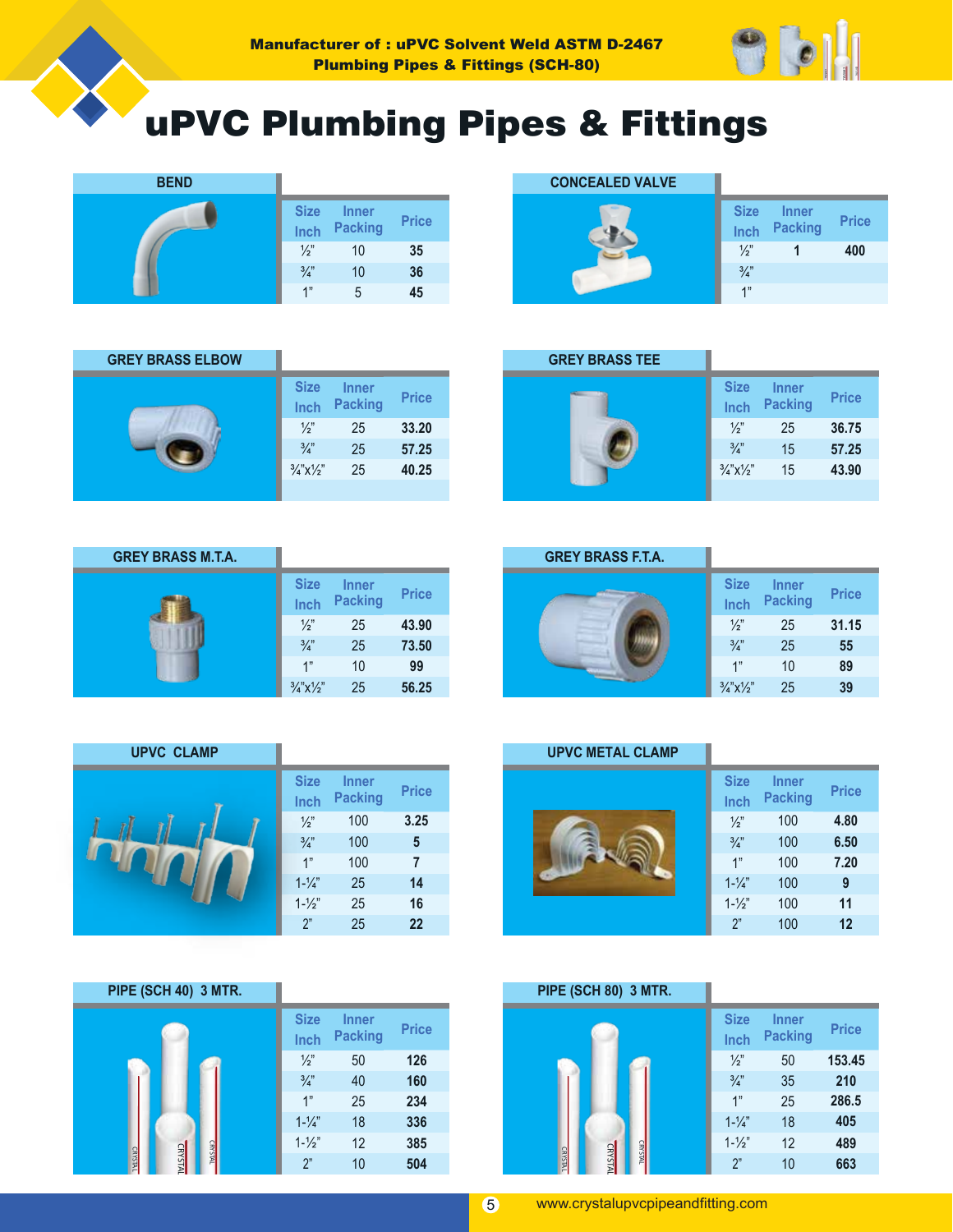



| <b>BAND 87.5"</b> |                   |                                |              |
|-------------------|-------------------|--------------------------------|--------------|
|                   | <b>Size</b><br>mm | <b>Inner</b><br><b>Packing</b> | <b>Price</b> |
|                   | 75(MM)            | 60                             | 45.75        |
|                   | 110(MM)           | 40                             | 99           |
|                   |                   |                                |              |



| <b>SHOE BAND 45°</b> |                   |                                |              |
|----------------------|-------------------|--------------------------------|--------------|
|                      | <b>Size</b><br>mm | <b>Inner</b><br><b>Packing</b> | <b>Price</b> |
|                      | 75(MM)            | 80                             | 43           |
|                      | 110(MM)           | 52                             | 71           |
|                      |                   |                                |              |

| SINGLE TEE 87.5" |                   |                                |              |
|------------------|-------------------|--------------------------------|--------------|
|                  | <b>Size</b><br>mm | <b>Inner</b><br><b>Packing</b> | <b>Price</b> |
|                  | 75(MM)            | 72                             | 64.50        |
|                  | 110(MM)           | 24                             | 128          |
|                  |                   |                                |              |

| <b>Size</b><br>mm | Inner<br><b>Packing</b> | <b>Price</b> |
|-------------------|-------------------------|--------------|
| 75(MM)            | 50                      | 87           |
| 110(MM)           | 24                      | 158          |
|                   |                         |              |



| <b>Size</b><br>mm | Inner<br><b>Packing</b> | <b>Price</b> |
|-------------------|-------------------------|--------------|
| 75(MM)            |                         | 75           |
| 110(MM)           |                         | 149          |
|                   |                         |              |

| <b>COUPLER</b> |                   |                                |              |
|----------------|-------------------|--------------------------------|--------------|
|                | <b>Size</b><br>mm | <b>Inner</b><br><b>Packing</b> | <b>Price</b> |
|                | 75(MM)            | 75                             | 46           |
|                | 110(MM)           | 60                             | 65           |
|                |                   |                                |              |

| <b>SINGLE WYE</b> |                   |                                |              |
|-------------------|-------------------|--------------------------------|--------------|
|                   | <b>Size</b><br>mm | <b>Inner</b><br><b>Packing</b> | <b>Price</b> |
|                   | 75(MM)            | 30                             |              |
|                   | 110(MM)           | 20                             | 166          |
|                   |                   |                                |              |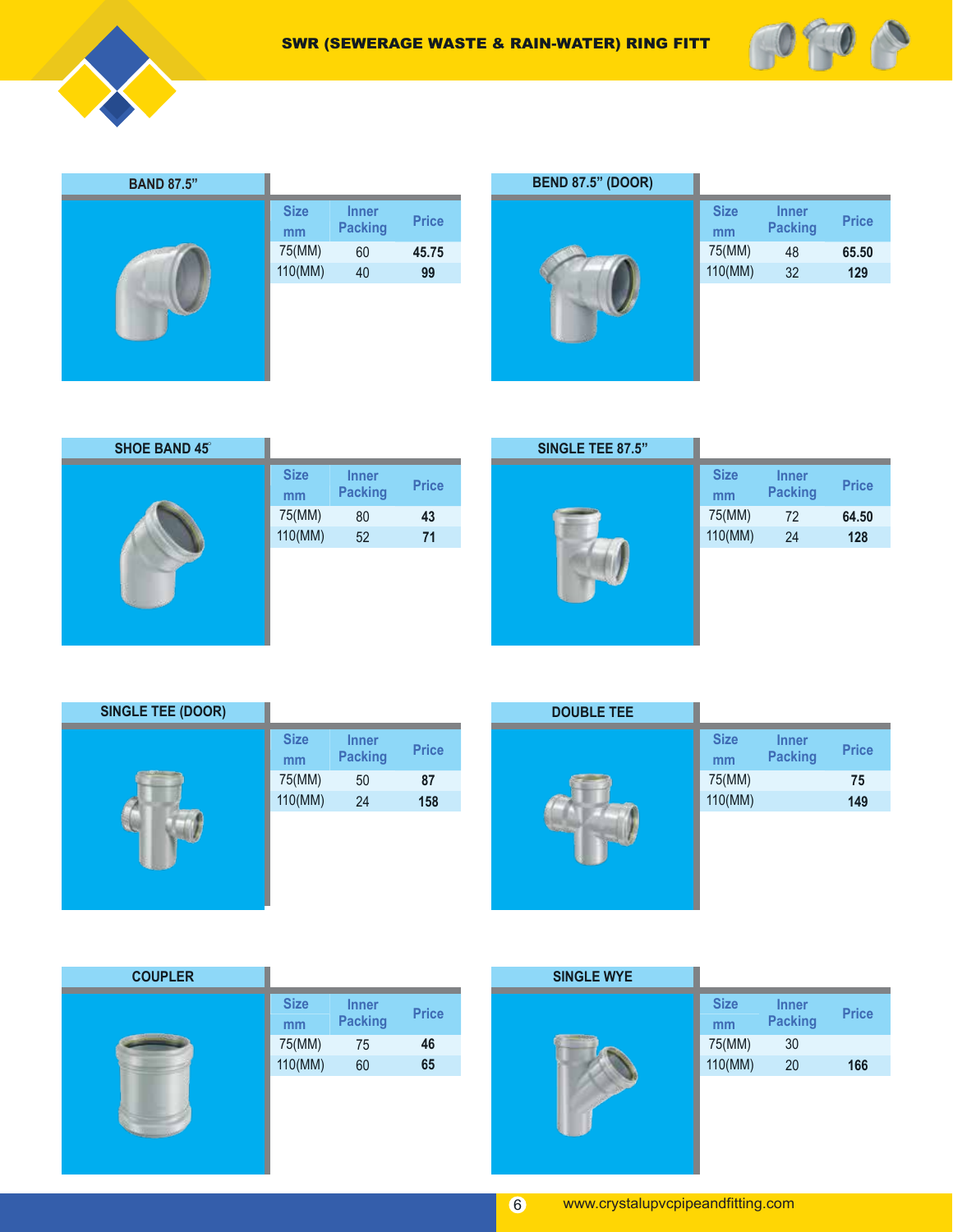



| <b>SINGLE WYE (DOOR)</b> |                   |                                |              |
|--------------------------|-------------------|--------------------------------|--------------|
|                          | <b>Size</b><br>mm | <b>Inner</b><br><b>Packing</b> | <b>Price</b> |
|                          | 75(MM)            |                                |              |
|                          | 110(MM)           | 16                             | 192          |
|                          |                   |                                |              |
|                          |                   |                                |              |
|                          |                   |                                |              |



| <b>VENT COWL</b> |                   |                                |              |
|------------------|-------------------|--------------------------------|--------------|
|                  | <b>Size</b><br>mm | <b>Inner</b><br><b>Packing</b> | <b>Price</b> |
|                  | 75(MM)            | 275                            | 17           |
|                  | 110(MM)           | 130                            | 33           |
|                  |                   |                                |              |
|                  |                   |                                |              |
|                  |                   |                                |              |
|                  |                   |                                |              |
|                  |                   |                                |              |

| <b>REDUCER TEE</b> |                   |                                |              |
|--------------------|-------------------|--------------------------------|--------------|
|                    | <b>Size</b><br>mm | <b>Inner</b><br><b>Packing</b> | <b>Price</b> |
|                    | 110X75            | 28                             | 120          |
|                    |                   |                                |              |
|                    |                   |                                |              |
|                    |                   |                                |              |

| <b>NAHANI TRAP</b> |                   |                                |              |
|--------------------|-------------------|--------------------------------|--------------|
|                    | <b>Size</b><br>mm | <b>Inner</b><br><b>Packing</b> | <b>Price</b> |
|                    | 110X75            | 34                             | 96           |
|                    |                   |                                |              |
|                    |                   |                                |              |

| <b>RUBBER RING</b> |             |                |              |
|--------------------|-------------|----------------|--------------|
|                    | <b>Size</b> | <b>Inner</b>   |              |
|                    | mm          | <b>Packing</b> | <b>Price</b> |
|                    | 75(MM)      | 270            | 7.50         |
|                    | 110(MM)     | 250            | 8.50         |
|                    |             |                |              |

| <b>SWR PIPE</b> |                   |                           |              |
|-----------------|-------------------|---------------------------|--------------|
|                 | <b>Size</b><br>mm | 3 Meter<br><b>Packing</b> | <b>Price</b> |
|                 | 75(MM)            |                           | 300          |
|                 | 90(MM)            |                           | 450          |
|                 | 110(MM)           |                           | 590          |

|  | * Note: All Order should be placed as par std. packing. |
|--|---------------------------------------------------------|
|  |                                                         |

Terms & Conditions:

- 1. Rates are Ex-Works, Rajkot Basis.
- 2. GST Extra on above prices.
- 3. Packing & Forwarding charged inclusive.
- 4. Freight/Transport : Extra as Actual.
- 5. No responsibility for any breakage, damage or loss in transits.
- 6. Subject to Rajkot Jurisdiction.
- 7. The company holds the right to revise the price without prior intimation

| <b>DISCOUNT</b>       |
|-----------------------|
| UPVC PIPES & FITTINGS |
| SWR FITTINGS          |
|                       |